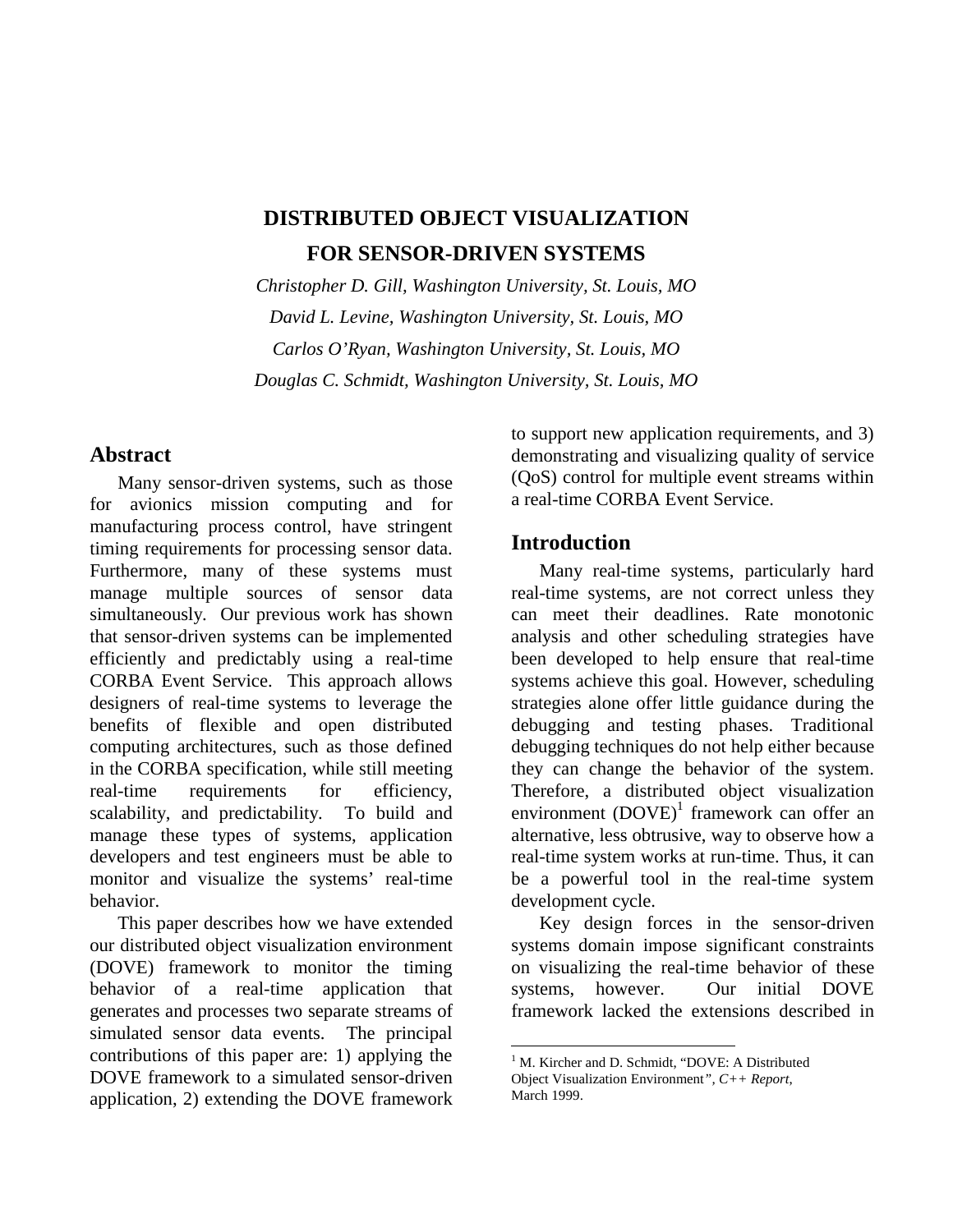this paper; it simply provided capabilities to visualize distributed object computing (DOC) systems. However, the design forces stemming from the real-time nature of sensor-driven systems motivated us to extend the DOVE framework to resolve these forces.

The remainder of this paper is structured as follows. The Design Forces section describes key design forces for real-time sensor-driven systems. The DOVE Architecture section describes the architecture of the original DOVE framework. The Design Forces Resolved section describes how key design forces are left unresolved by the original DOVE architecture, and explores how our extensions to the framework resolve these key design forces. The Demonstration Architecture section describes an integrated architecture suitable for demonstrating this technology. Finally, the Concluding Remarks section summarizes the work and describes our plans for future development and measurement using DOVE.

# **Key Design Forces and Requirements**

Software for visualizing real-time system behavior must address the following significant challenges that are not faced when visualizing the behavior of non-real-time systems. First, the visualization framework must not interfere with the correct timing behavior of the real-time system. Second, the framework must be flexible to address diverse system behaviors, particularly when sources of non-determinism appear. Finally, the framework must support both independent and correlated visualizations of distinct event streams. This section examines each of these key design forces.

**Unobtrusive Visualization**: As noted above, visualizing the behavior of a real-time sensor-driven system is a valuable engineering tool, particularly in the validation phase of the system lifecycle. However, information about real-time system behavior must be collected and displayed without interfering with the overall timing behavior of the system. For example, in dynamically scheduled avionics mission-

computing systems<sup>2</sup>, monitoring and displaying behavioral information must not cause critical operations to miss their deadlines. Furthermore, excessive impact of the visualization on noncritical operations should be avoided, as well. The visualization mechanisms used to instrument the sensor-driven system must be efficient and relatively deterministic.

**Visualizing Non-deterministic Behavior**: Dynamically scheduled sensor-driven systems can produce non-deterministic behavior for certain operations when they are overloaded. For some dynamically scheduled sensor-driven systems<sup>3</sup>, a low level of overload is an acceptable operating characteristic to maximize utilization of system resources. Therefore, visualization software should be able to detect and provide a reasonable visualization of the load on the system, as well as the effects of overload on system behavior.

**Visualizing Distinct Streams**: Multi-sensor systems may produce distinct streams of sensor data. The real-time behavior of these systems often depends on the interactions between multiple streams. For example, two data streams may be processed at different priorities, e.g., processing for the higher priority stream may preempt processing for the lower priority stream. Likewise, there may be dependencies between the streams. Therefore, the visualization framework must consider data streams both individually and in the aggregate.

# **DOVE Architecture**

 $\overline{a}$ 

The DOVE framework developed at Washington University in St. Louis, Missouri, in the Center for Distributed Object Computing (DOC) consists of the following major components: a DOVE-enabled application, an optional DOVE management information base

<sup>&</sup>lt;sup>2</sup> D. Levine, C. Gill, and D. Schmidt, "Dynamic

Scheduling Strategies for Avionics Mission

Computing", 17<sup>th</sup> IEEE/AIAA DASC, 1998. <sup>3</sup> B. Doerr, T. Venturella, R. Jha, C. Gill, and D. Schmidt, "Adaptive Scheduling for Real-Time, Embedded Information Systems", 18th IEEE/AIAA DASC, 1999.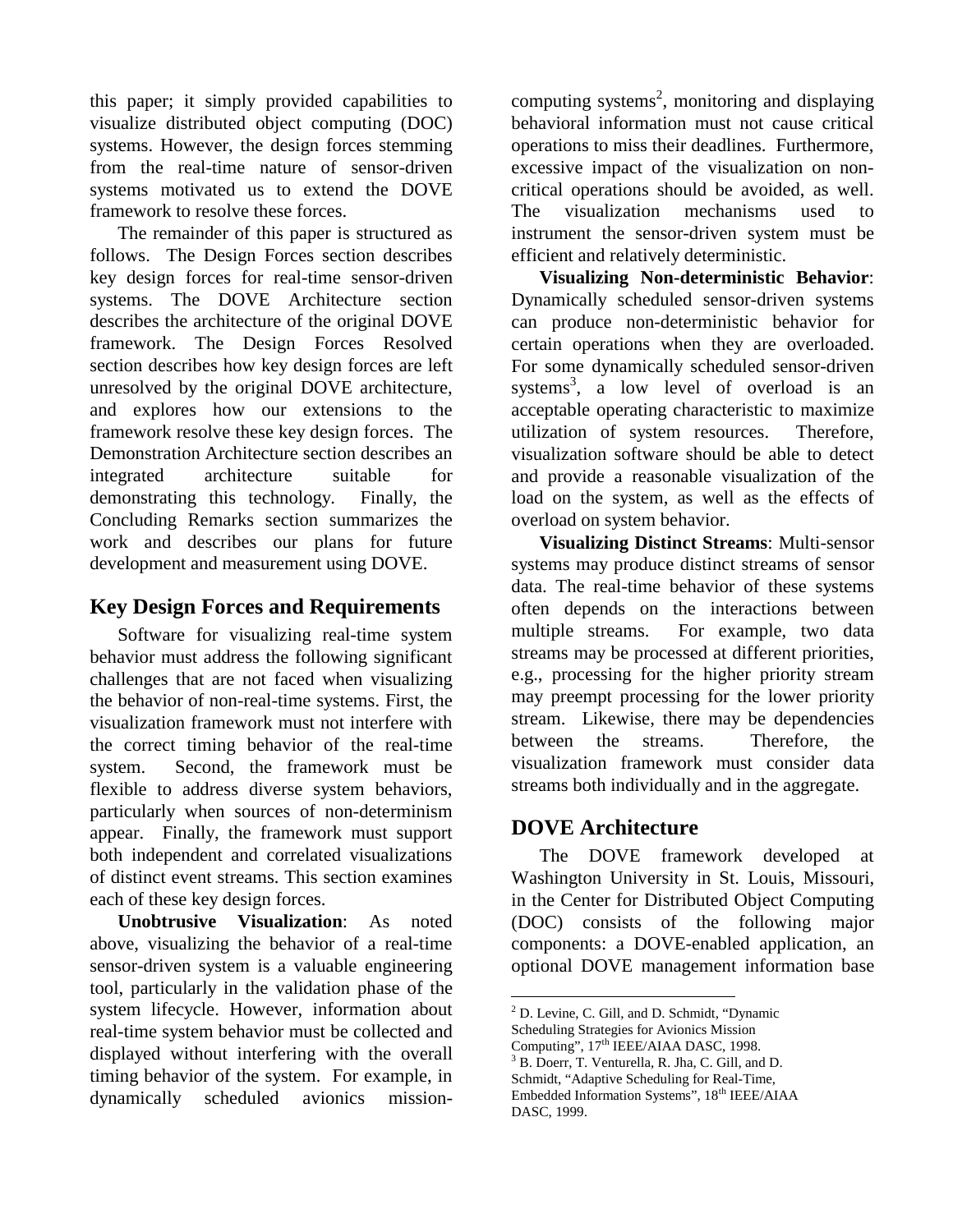(MIB), a DOVE agent, and a DOVE-enabled browser. The DOVE-enabled application provides visualization information to a DOVE agent, which can log the information to a DOVE MIB. A DOVE agent can also pass the information to a DOVE-enabled browser, which displays various visualizations of the information it receives from one or more DOVE agents.



#### **Figure 1. DOVE Components**

The components in DOVE and their highlevel relationships are shown in Figure 1. The DOVE application contains a proxy that communicates with the DOVE agent. The proxy augments the application; it is not necessary to modify the application to make it DOVE-enabled. The DOVE agent performs service advertisement, change notification, data reduction and correlation, visualization configuration, and MIB management tasks. DOVE agents reside on the target processors, and must therefore be very lightweight in terms of their resource consumption.

To reduce the load on the operational system, the DOVE browser and the visualization components usually run on a host monitoring processor. To facilitate development and deployment of visualization components in such diverse client environments as monitoring workstations or web browsers, the DOVE browser and visualization components are written in Java<sup>TM</sup>. Thus, the DOVE framework must decouple the timing behavior of the browser and visualization components from the timing behavior of the application, so that the application's real-time behavior is not adversely affected by the behavior of the Java Virtual  $M$ achine $<sup>TM</sup>$ </sup>

The DOVE framework described in this section is implemented in the context of *The* ACE ORB (TAO)<sup>4</sup>. TAO is open source CORBA-compliant real-time ORB middleware developed at Washington University in St. Louis, Missouri, in the Center for Distributed Object Computing (DOC). The *Simulator* example distributed with  $TAO<sup>5</sup>$  provides the DOVE application and DOVE browser portions of this framework. These components interact with TAO's Real-Time Event Service<sup>6</sup>, which acts as the DOVE agent.

#### **Design Forces Resolved**

The original DOVE framework addresses many of the common design forces encountered when visualizing the behavior of DOC systems. These forces include *monitoring distributed components, monitoring components written in different programming languages,* and *monitoring components running on different end-system platforms*.

The original DOVE framework also addresses some of the design forces for realtime sensor-driven systems. For instance, using a DOVE agent to relay information from the DOVE application to a DOVE-enabled browser offloads processing from the application and may reduce the impact of a DOVE-enabled browser on the DOVE application's real-time behavior. Likewise, using a CORBA Event Service as the DOVE agent<sup>4</sup> allows the visualization framework to scale between collections of components ranging in size from

 $\overline{a}$ 

<sup>4</sup> http://www.cs.wustl.edu/~schmidt/TAO.html

<sup>&</sup>lt;sup>5</sup> The Simulator example is found in the

<sup>{\$</sup>TAO\_ROOT}/examples/Simulator/ directory

<sup>6</sup> T. Harrison, C. O'Ryan, D. Levine, and D. Schmidt,

<sup>&</sup>quot;The Design and Performance of a Real-time CORBA Event Service", *IEEE JSAC*, 1998.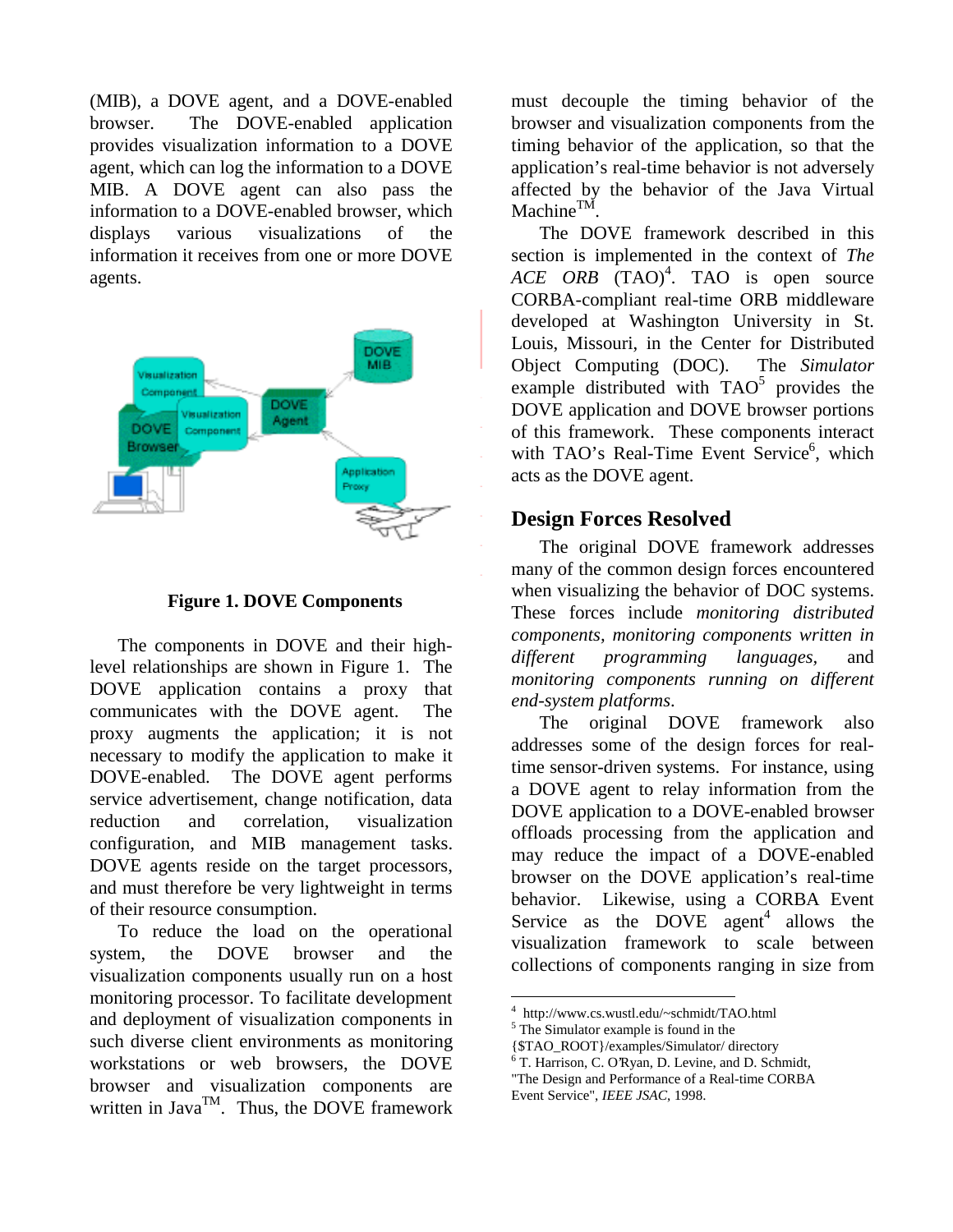small to large. Furthermore, the Real-time Event Service provided with  $TAO<sup>5</sup>$  allows filtering and correlation of events to reduce overall distributed system load.

However, the original DOVE framework does not address several key design forces for real-time systems. In particular, aspects of the DOVE architecture had to be extended to balance the following design forces: 1) unobtrusive visualization, 2) visualizing nondeterministic behavior, and 3) visualizing distinct event streams. This section describes how we extended the DOVE framework to address each of these key design forces.

#### *Unobtrusive Visualization*

Three features of the original DOVE architecture facilitate our extensions to support unobtrusive visualization. First, the DOVE architecture's flexibility allows us to add lightweight *decorators*<sup>7</sup> to the application components. Thus, existing application code need not be modified to use DOVE, or to provide customized forms of real-time monitoring. Second, the DOVE agent and its proxies are themselves lightweight, which means that unnecessary overhead is avoided in our extensions. Third, the DOVE architecture loosely couples visualization timing to application timing via the Active Object pattern<sup>8</sup>, which we extend by controlling thread priorities to further reduce the impact of visualization on the application's real-time behavior.

As shown in Figure 1, a DOVE application contains the unmodified target application and a proxy. The proxy adapts the application to the DOVE agent API. This minimizes the impact on the application by allowing a suitable, application-specific data collection interface.

For example to visualize the timing behavior of an application component, we can extend the DOVE framework via a thin decorator around the component. This decorator collects the time of entry and exit of a call to the component, and then packages up the times in an event that it forwards to the DOVE agent.

The DOVE agent and its proxies must provide deterministic and non-intrusive behavior because they reside on the embedded target system. For example, packaging monitored information in a proxy must not consume excessive CPU cycles at the expense of critical application processing. By reducing the overhead for collecting monitor information to a few simple steps, DOVE takes only a small number of CPU cycles away from the application for each monitoring event.

The DOVE architecture also uses the Active Object pattern to decouple the thread of control in the application from the thread of control in the browser. This pattern prevents timing delays in the application due to blocking while  $Java^{TM}-based$  visualization components are executing. We can reduce this impact even further by configuring thread priorities in the Real-time Event Service so that monitored events are forwarded at a lower priority than the application's threads of control.

## *Visualizing Non-deterministic Behavior*

Non-critical operations in sensor-driven systems using hybrid static/dynamic scheduling techniques $9,10$  may exhibit non-deterministic behavior. For example, a built-in system test operation for a manufacturing process control system may run periodically. Moreover, it may

 $\overline{a}$ 

<sup>&</sup>lt;u>.</u>  $<sup>7</sup>$  E. Gamma, R. Helm, R. Johnson and J. Vlissides,</sup>

<sup>&</sup>quot;Design Patterns: Elements of Reusable Object-Oriented Software", Addison-Wesley, 1995.

<sup>&</sup>lt;sup>8</sup> R. Lavender D. Schmidt, "Active Object: an Object Behavioral Pattern for Concurrent Programming", Pattern Languages of Program Design, J. Coplien, J. Vlissides and N. Kerth, eds., Addison-Wesley 1996.

<sup>&</sup>lt;sup>9</sup> C. Gill, D. Levine, and D. Schmidt, "The Design and Performance of a Real-Time CORBA Scheduling Service", International Journal of Time-Critical Computing Systems, special issue on Real-Time Middleware, Wei Zhao, ed., Kluwer, 1999.

<sup>&</sup>lt;sup>10</sup> D. Stewart and P. Khosla, "Real-Time Scheduling of Sensor-Based Control Systems", *Real-Time Programming*, Halang W. and Ramamritham, K. eds., Pergamon Press, Tarrytown, NY, 1992.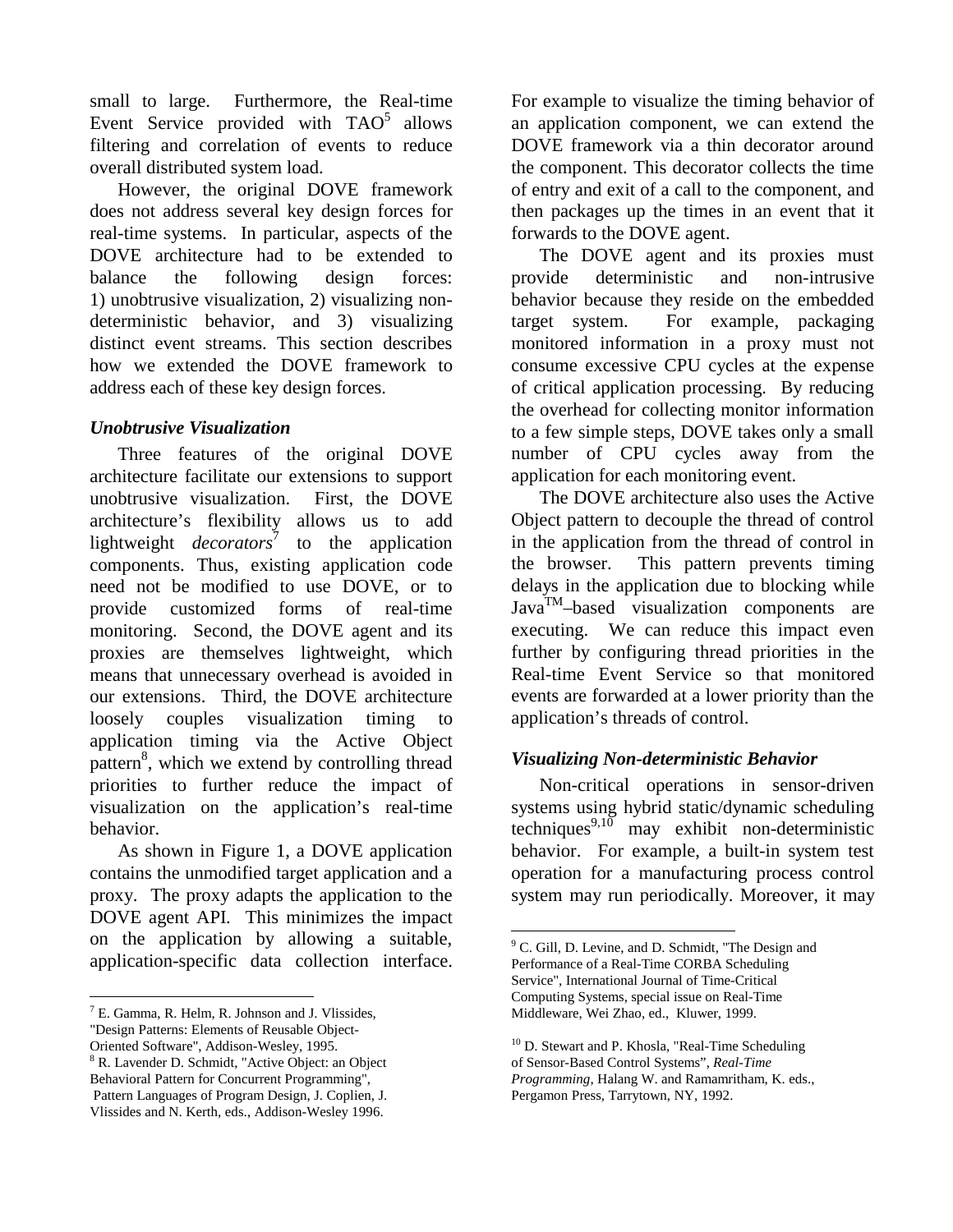be preempted by higher priority operations, such as system alarm processing. When the test operation is preempted, no test data will be logged until the higher priority operations complete. Therefore, timing of test operation data updates will be non-deterministic.

Even in the face of such non-determinism, the work done by such low priority operations is often still useful to the system. Below, we describe two classes of real-time algorithms that can withstand a moderate level of timing nondeterminism: 1) those that can withstand missing data but not timing delays, and 2) those that can withstand timing delays but not missing data.

**Resilience to Missing Data:** Algorithms that are time-sensitive, but resilient to missing data points may simply drop data that arrives after its deadline. For example, a non-critical video streaming operation may drop an occasional frame without noticeable degradation in video quality.

**Resilience to Timing Delays:** Other low priority algorithms may not be able to tolerate missing data points, but may be able to withstand timing delays for data. For example, the "Persian"  $Recursion<sup>11</sup>$  (PR) algorithm, which performs successive refinement of a drawn image, cannot tolerate missing data in a sequence but can tolerate delays in the arrival of data itself. It provides an effective way to visualize the real-time behavior of time insensitive algorithms, as the completeness of the pattern corresponds to the degree of refinement of the algorithm. Real-time algorithms, such as built-in system tests that are timing-insensitive, can be visualized using DOVE framework extensions that are similar to the PR algorithm extensions described below.

As Figure 2 illustrates, the PR algorithm subdivides a square by drawing two perpendicular bisectors of the square, and then performing this step recursively on each of the four quadrants of the original square, halting each recursive descent when the remaining squares are only a pixel wide. The colors of the bisecting lines are a function of the colors of the sides of the square being subdivided in the current recursive step. Different color mappings supplied to this algorithm will produce different resulting patterns, some of which are suggestive of the pattern in a Persian rug (thus the name of the algorithm).



**Figure 2. "Persian" Recursion**

Because the color assignment at each recursive step of the PR algorithm depends on the colors assigned in the previous step, dropping the data for one recursive step and proceeding to the next one could produce an incorrect pattern. However, delaying the data will simply retain the pattern at its current level of refinement without affecting the correctness of subsequent refinements.

**Extending the DOVE Framework:** Applications such as video streaming, which were previously common only in non-real-time systems, are increasingly useful for real-time systems. For example, the ability to stream terrain footage from a ground-based tracking center to a number of remote search aircraft can greatly assist in search and rescue operations.

Video streaming is also a representative example an algorithm that is resilient to missing data. The stream itself often provides adequate visualization of the real-time behavior of the application. Therefore, we focus on extending the DOVE framework to algorithms that can withstand data delays but not missing data.

The PR algorithm is a reasonable surrogate for this second class of algorithms. The rate of

<sup>&</sup>lt;u>.</u> <sup>11</sup> A. Burns, ""Persian" Recursion", Mathematics

Magazine, vol. 70, no. 3, MAA, 1997.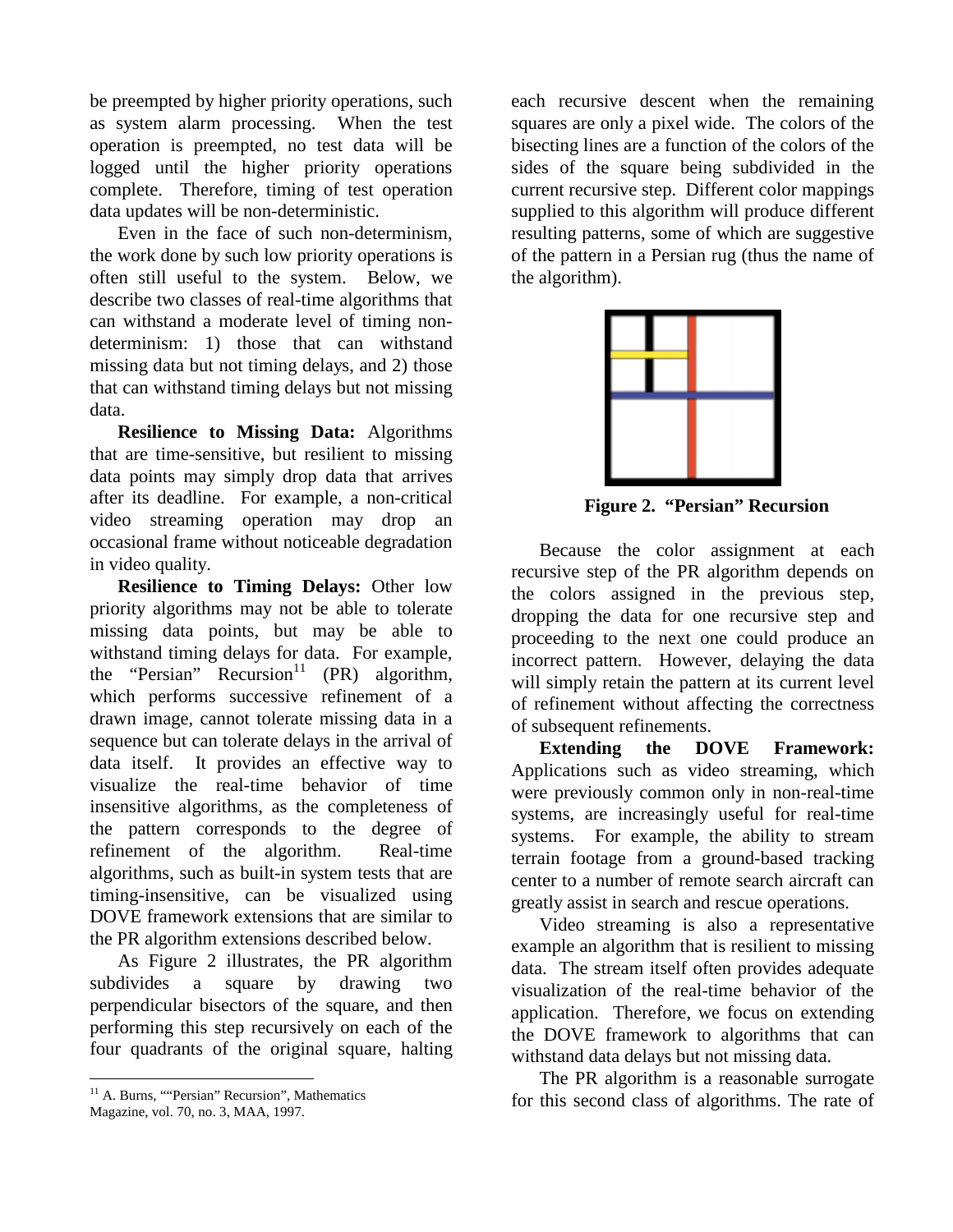update also provides an animated indicator of the rate of arrival of updates, as well as conveying any extended delays. Extending the DOVE visualization framework to support the PR algorithm consists of adding a new application component, a new browser data handler, and a new browser display component.

The application component calculates the colors and endpoints of the horizontal and vertical bisectors at each recursive step. The application component packages up the coordinates and colors for each pair of bisectors in a data event, and passes it, via the Application Proxy to the DOVE agent. In this case, the DOVE agent is TAO's Real-time Event Service, as shown in Figure 3.



**Figure 3. Extended DOVE Framework**

The DOVE agent passes the data event to a DOVE-enabled browser, which invokes the new data handler that was registered for that type of event. The new data handler unpacks the color and endpoint data for each bisector, and updates an appropriate data structure, e.g., adds to a linked list of bisector structures, or draws the new bisectors on a bitmap image. The new browser display component, which is an *observer* of the data structure, updates its display by drawing the new line segment, or displaying the updated bitmap.

**Visualizing Distinct Streams:** Multi-sensor systems often produce distinct streams of data. These streams may be filtered or correlated prior to further processing in the application. The original DOVE framework allows

visualization of the functional behavior of distinct or correlated event streams using the Real-time Event Service as the DOVE agent. For example, a DOVE-enabled browser can subscribe with the Real-time Event Service to receive the event types associated with the streams, so they can be visualized individually. In addition a DOVE-enabled browser can register to receive conjunctions and disjunctions of events in the streams, e.g., to visualize dependencies between the streams.

While the original DOVE architecture allowed us to visualize the functional aspects of distinct event streams, several aspects of realtime behavior are not supported directly. In particular, priority inheritance policies for correlation of events may be needed. For example, if two streams are at different priorities, then correlating the events in order to visualize them may need to be performed at a lower priority than the streams themselves.

The real-time behavior of distinct event streams depends on operation QoS characteristics, specifically those specified in the real-time information descriptors<sup>12</sup> (RT\_Info) used by TAO's Real-time Scheduling Service. The primary fields in the RT\_Info descriptor are shown in Figure 4.



 $\overline{a}$ 12 D. Schmidt, D. Levine, and S. Mungee, "The Design and Performance of Real-Time Object Request Brokers", *Computer Communications*, Elsevier, Vol. 21, No. 4, April 1998, pp. 294—324.